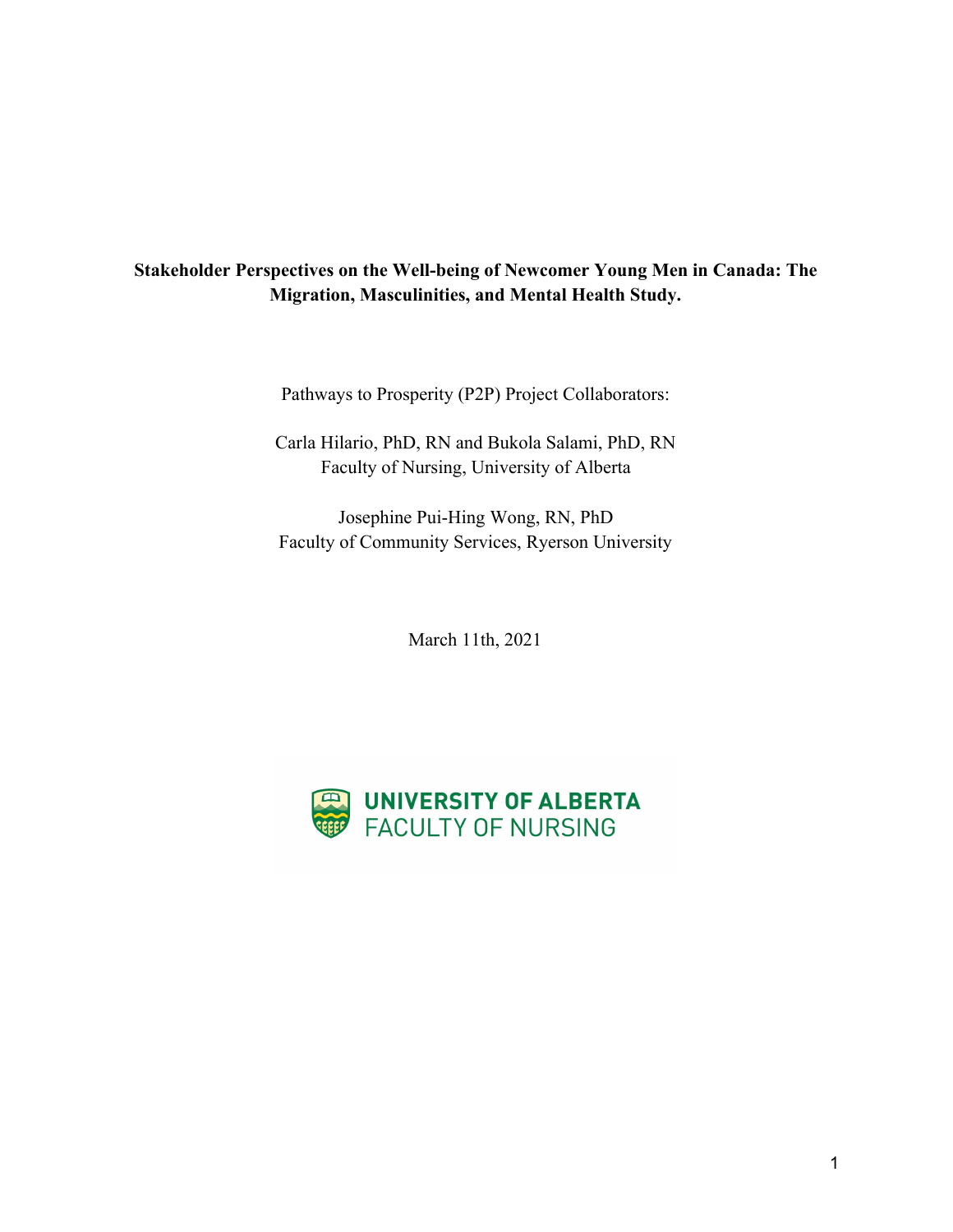## **Executive summary**

#### **I. Research purpose and objectives**

The purpose of this study was to explore the perspectives of community stakeholders, specifically service providers and program leaders, on the mental health and unique mental health care needs of immigrant and refugee young men (under 25 years old) in Canada. Our primary objective was to better understand the mental health and mental health care needs of newcomer young men. In this study, newcomers broadly referred to individuals who moved to Canada within the last 10 years.

### **II. Methods**

The research team (PI Hilario and a research assistant) conducted in-person individual interviews and focus groups with service providers and program leaders in Calgary, Edmonton, and Vancouver. These three research sites were chosen because they are the cities with the highest numbers of newcomers in Western Canada.<sup>1</sup> Conducting the research across three sites allowed for comparison of contexts, including racial and cultural diversity, socioeconomic environments, migration and resettlement histories, and pre-migration countries and contexts of the newcomer groups. The research team also had existing networks in the research sites, which facilitated collaboration, recruitment, data collection, and knowledge exchange.

Focus groups and individual interviews were guided by open-ended questions, for example, 'what are the key mental health challenges faced by immigrant and refugee young men at your organization?' The responses to these questions were examined and summarized into key findings outlined in this report. Our study received ethical approval from the University of Alberta and Ryerson University research ethics boards.

#### **III. Key findings**

The service provider and program leader perspectives were organized according to six key areas: facilitators of good mental health, challenges to mental health, including risk factors related to migration, priority mental health needs of newcomer young men, opportunities and challenges providers face in service provision, systemic facilitators and barriers to service provision, and practices they have found successful in engaging with and providing care to newcomer young men. These areas are described below.

<sup>1</sup> Immigration, Refugees and Citizenship Canada (2016). Facts and Figures 2016: Immigration Overview -Permanent Residents. Retrieved from https://www.cic.gc.ca/opendatadonneesouvertes/data/ Facts\_and\_Figures\_2016\_PR\_EN.pdf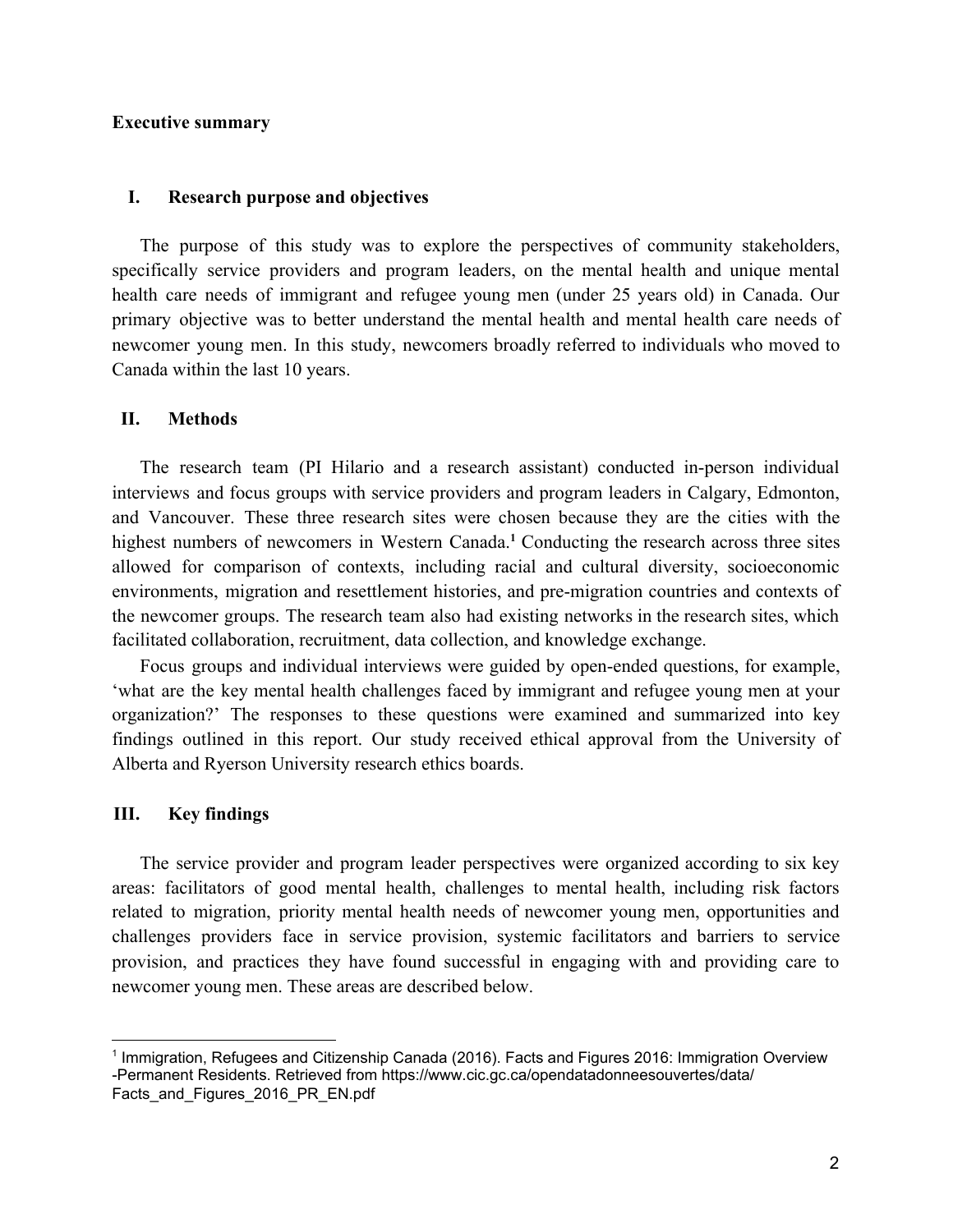## *1. Facilitators of good mental health*

Stakeholders discussed facilitators of good mental health as personal skills, relationships, and resources. First, many participants explained good mental health as personal skills to manage daily life. This included being resilient after experiencing trauma. Second, participants explained the importance of relationships to mental health. This included participating in social and community events, having one's experiences and feelings validated by others, feeling connected to peers, to schools and to families. In addition, participants discussed the importance of balancing social integration in Canada with connection to one's cultural background. A third theme that arose around good mental health was having the resources necessary to foster one's mental health and to address mental health needs when they arise. These resources included basic needs such as access to good food, housing, education, and stable and sufficient income. They also included access to safe or spiritual space, and access to mental health care services. Language skills and the ability to communicate with others were also explained to be key resources. Participants also explained social support as a resource for good mental health.

## *2. Challenges to mental health: pre- and post-migration risk factors*

Participants explained challenges to mental health and risk factors for poor mental health occurring before and after moving to Canada. Participants spoke about how experiences of war and violence may lead, contribute to, or exacerbate trauma and mental health conditions, including post-traumatic stress disorder (PTSD), conduct disorders, attention deficit hyperactivity disorder (ADHD), disassociation, and attachment disorders. Several expressed concern about the extent to which mental health care providers and schools are accounting for these pre-migration factors.

In addition to pre-migration factors, the participants also spoke about what happens after moving to Canada and some of the factors that they perceive as affecting the mental health and wellbeing of newcomer young men. These factors included social disconnection and isolation, changing family dynamics, language barriers, financial uncertainties, expectations around masculinity, and mental health stigma.

#### *3. Priority mental health needs of newcomer young men.*

Participants discussed four priority mental health needs of newcomer young men. First, support of families was reported as very important to mental health for newcomer young men. In order to support newcomer young men, their families need to be supported socially, economically, and emotionally. A second priority need is for newcomer young men and their families to have access to settlement supports and services. These can include courses such as English and parenting classes, as well as connection to settlement services for information and support in housing, recreation, and employment. Third, success in school was perceived as another priority. Stakeholders expressed concern that many newcomer young men are not set up for success for a range of reasons, including language barriers and schools' failures to recognize when attention or conduct problems might be related to traumas or mental health conditions,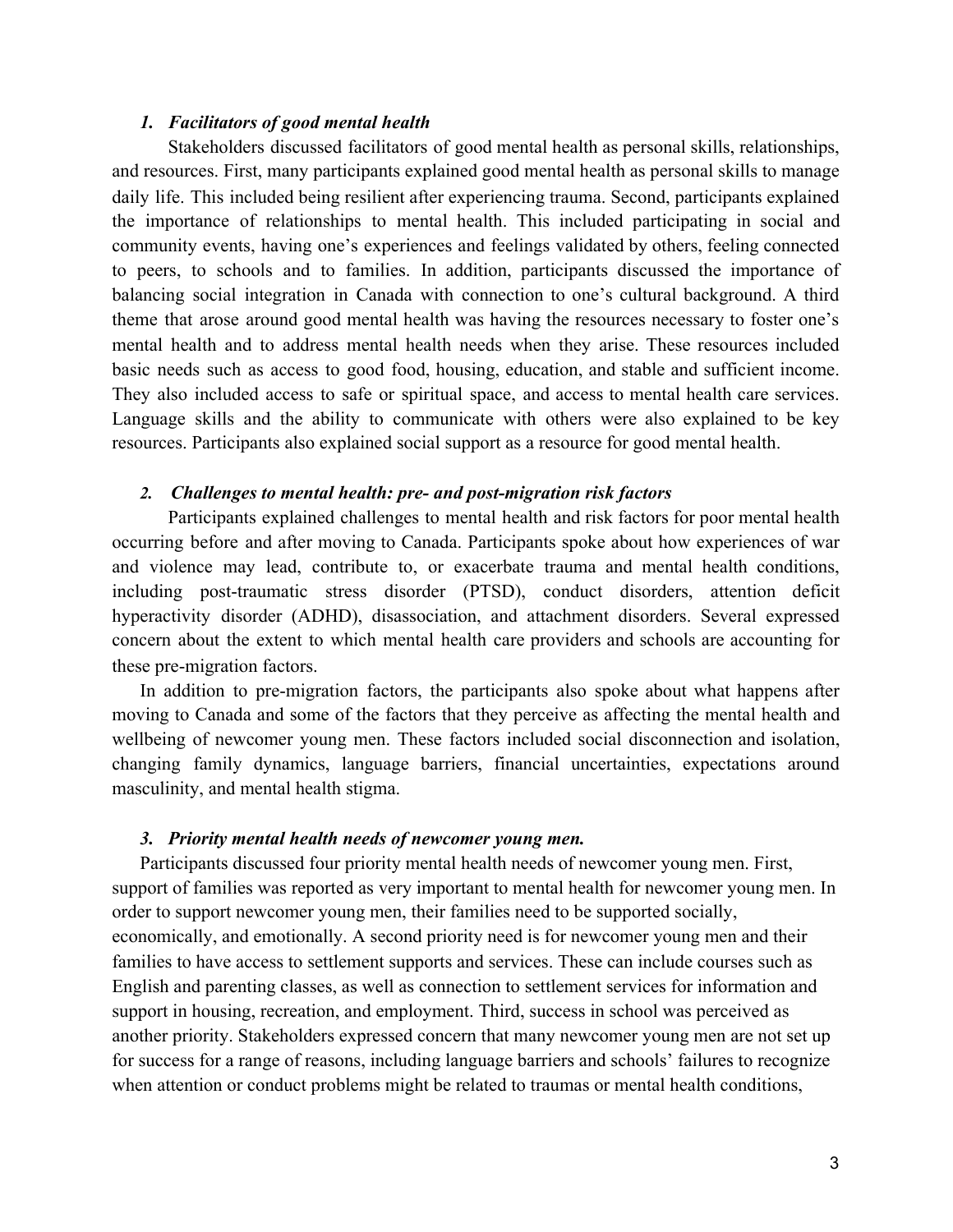which may be particularly relevant for young men who have witnessed or experienced violent conflicts. Participants explained the importance of advocacy for supporting these young men in their education. Fourth, because of stigma related to mental illness and expectations around masculinity, participants reported that it is a challenge for newcomer young men to open up about mental health challenges. Stakeholders reported a need to create spaces in which they are able to build trust with the young men and for the young men to build trust with each other.

## *4. Opportunities and challenges in service provision*

Participants discussed how newcomer young men's personal strengths helped organizations to provide support. These strengths include being creative, resilient, curious, and determined, as well as having a sense of humour. Many young men value their relationships, which lead them to support others and also encourages them to care for their own mental health. On the other hand, bringing men to services was cited as a key challenge. Participants spoke about how men often face difficulty recognizing that they need support until their mental health becomes such a problem that it dramatically affects their lives. Often, young men may fluctuate in their willingness to engage with services, ready to access care one day and resistant on another, largely based on stigma around both mental illness and vulnerability. Many of them experience denial and can express their emotions as anger.

#### *5. Systemic facilitators and barriers to service provision*

Participants spoke about how their work was facilitated by formal and informal partnerships with other organizations: newcomer associations, schools, the police, youth clubs, and health services. These partnerships provide additional support to facilitate the ability of stakeholder organizations to provide services to newcomer young men.

The most cited challenge was inadequate and inequitable funding, limiting the ability of the stakeholder organizations to fully support the unique needs of newcomer young men. Even in cases where government funding is present it is often provided to mainstream service providers. Funding for those agencies that serve newcomer young men is insufficient. Because of this, in many cases, community organizations are providing services without adequate funding, creating a strain on providers. In some cases, organizations do not have the capacity or resources to provide mental health services and have to refer newcomer young men to other organizations. In addition to inadequate funding, participants reported several other systemic barriers to newcomer young men's mental health and obstacles to service provision. These include: long waitlists for mental health care and settlement and social services, such as housing, misdiagnosis of trauma and the prescription of medicine as first approach, and limited cultural knowledge among mainstream providers.

#### *6. Successful practices*

In order to address the challenges above, stakeholder organizations have developed practices to better provide care and engage with young men in accessing services. These practices include